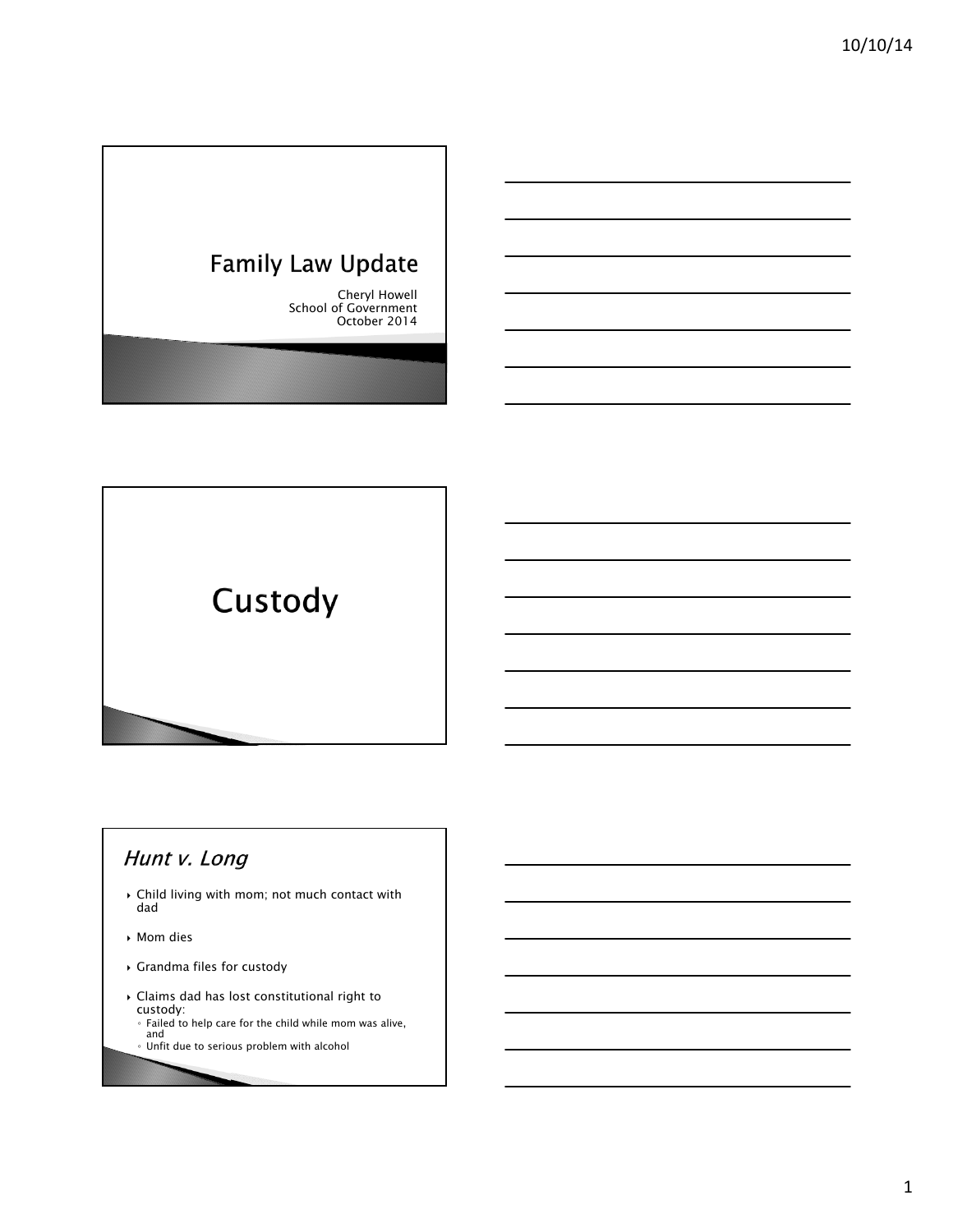## **Grandparent Custody**

- Grandma has standing because she is a relative
- No on-going custody proceeding necessary because this is not a claim brought pursuant to Grandparent Visitation statutes
- She must allege and prove father has waived constitutional right to exclusive care, custody and control of child
	- Unfit, neglect or conduct otherwise inconsistent with protected status

## **Third Party Custody**

- Parent waives constitutional rights either by being unfit or by otherwise acting inconsistent with protected status.
	- Test is 'disjunctive"
	- Hunt v. Long
- Parent can be fit and proper but still lose constitutional protection

#### Contempt

- McBride applies to custody contempt cases
- Record must show court inquired about counsel if written waiver is not in file ◦ D'Allessandro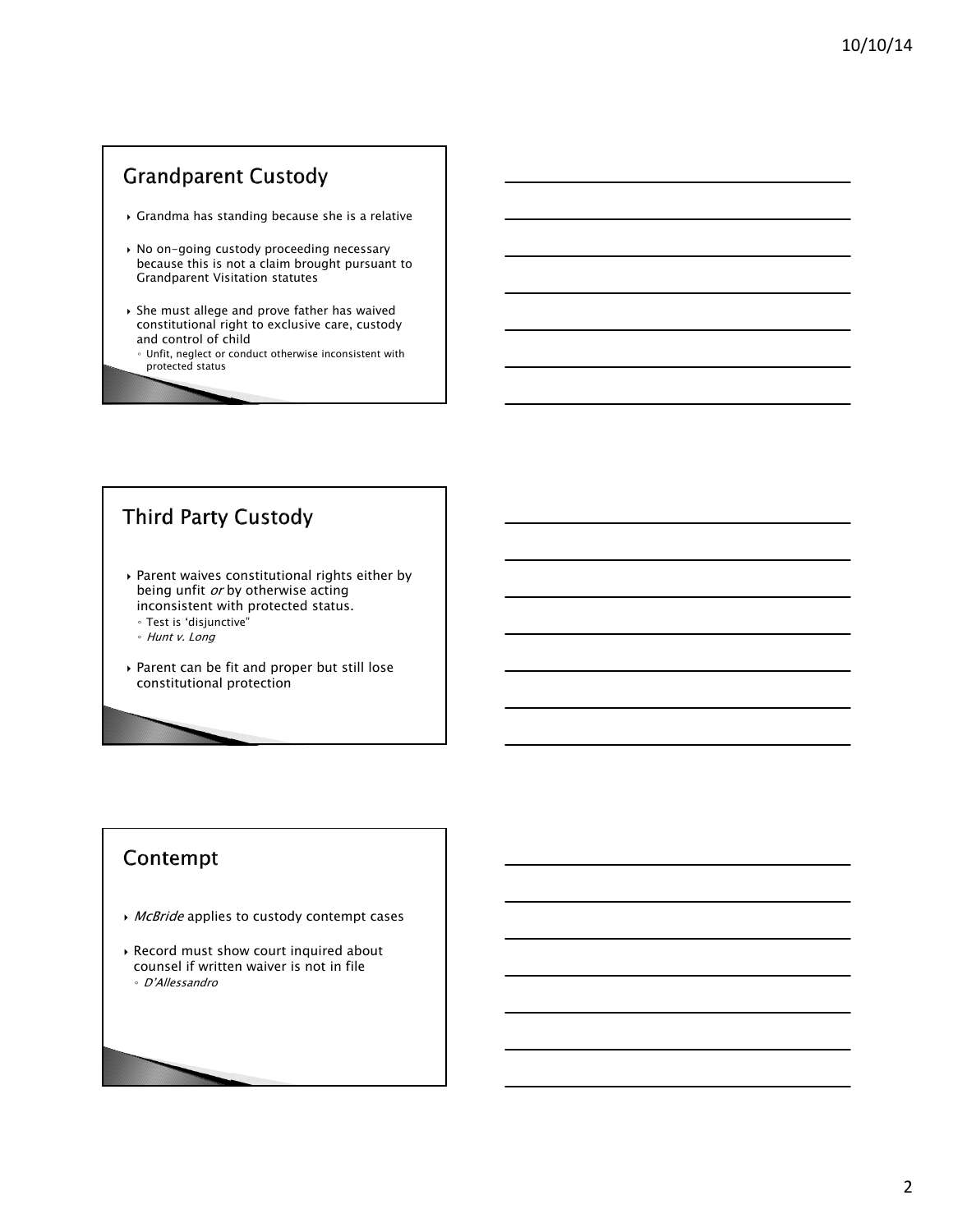# **Child Support**

#### **Actual Present Income**

- Hinshaw v. Kuntz ◦ Error not to include bonuses
- Loosvelt v. Brown ◦ Error not to find actual present income
- Zurosky v. Shaffer ◦ Can use most reliable evidence to support finding of actual present income

## Proof of Income

- Who has burden of proof? Both parties????
- "Verified through documentation of both current and past incomes." Guidelines
	- One full month of pay stubs, employer statement, receipts, expenses
	- Most recent tax return "to verify earnings over longer period of time"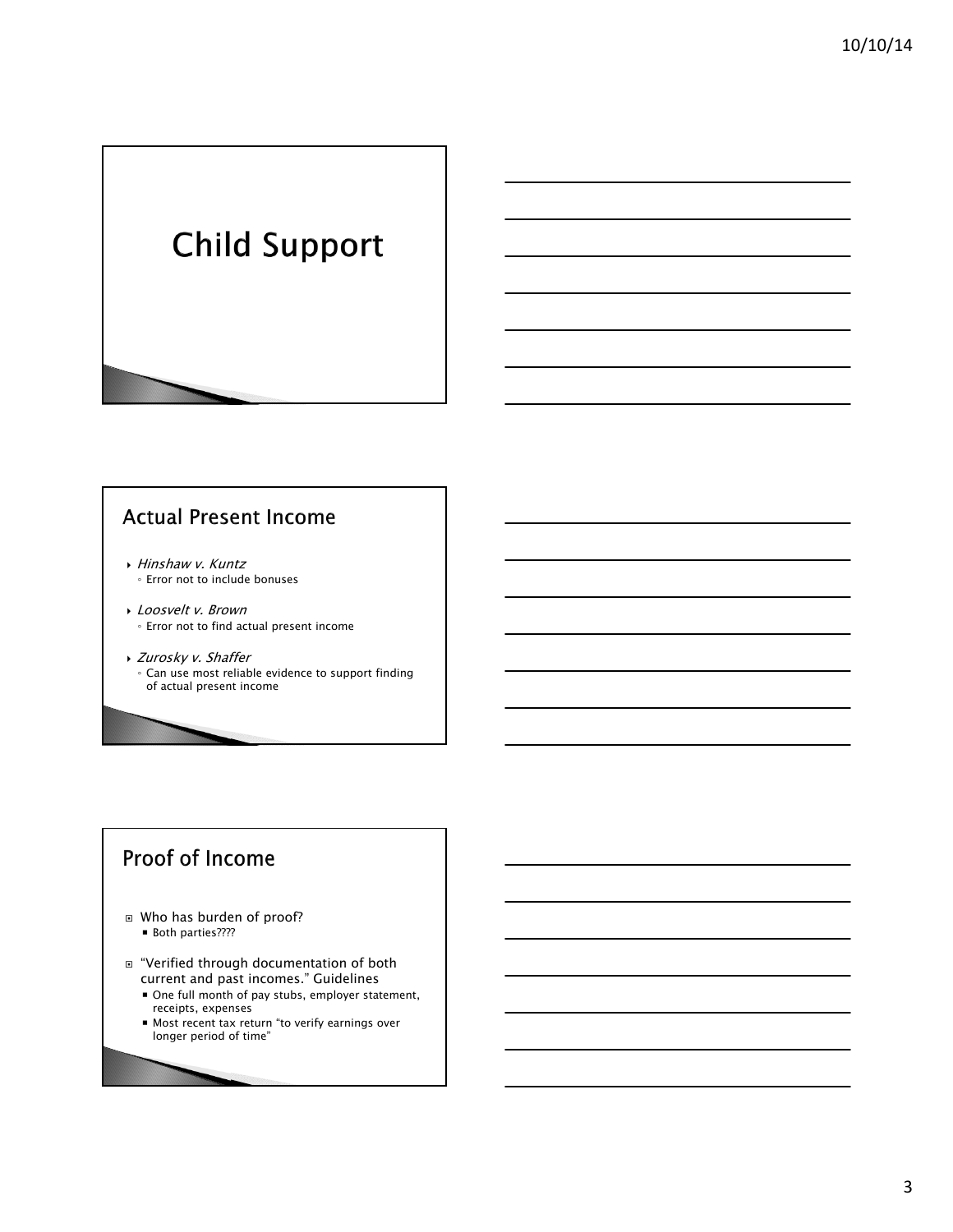#### Proof of Income

- □ Sanctions can be imposed for failure to comply. **Guidelines**
- Financial affidavit is binding Row v. Row, NC App (2007): trial court correct to use obligor's affidavit rather than testimony of obligor's expert witness at trial
- □ Signed statement by employer is admissible to prove income
	- GS 110-139(c1) both IV-D and non-IV-D

#### Non-recurring Income

"When income is received on an irregular, nonrecurring, or one-time basis, the court may average or pro-rate the income over a specified period of time or require an obligor to pay as child support a percentage of his or her non-recurring income that is equivalent to the percentage of his or her recurring income paid for child support."

Guidelines

#### Hinshaw v. Kuntz

- Annual bonuses were not 'non-recurring' income.
	- Amounts should have been included in calculation of gross income
- Can court order that a percentage of any bonus received in the future be paid as child support?
	- Would that be actual present income??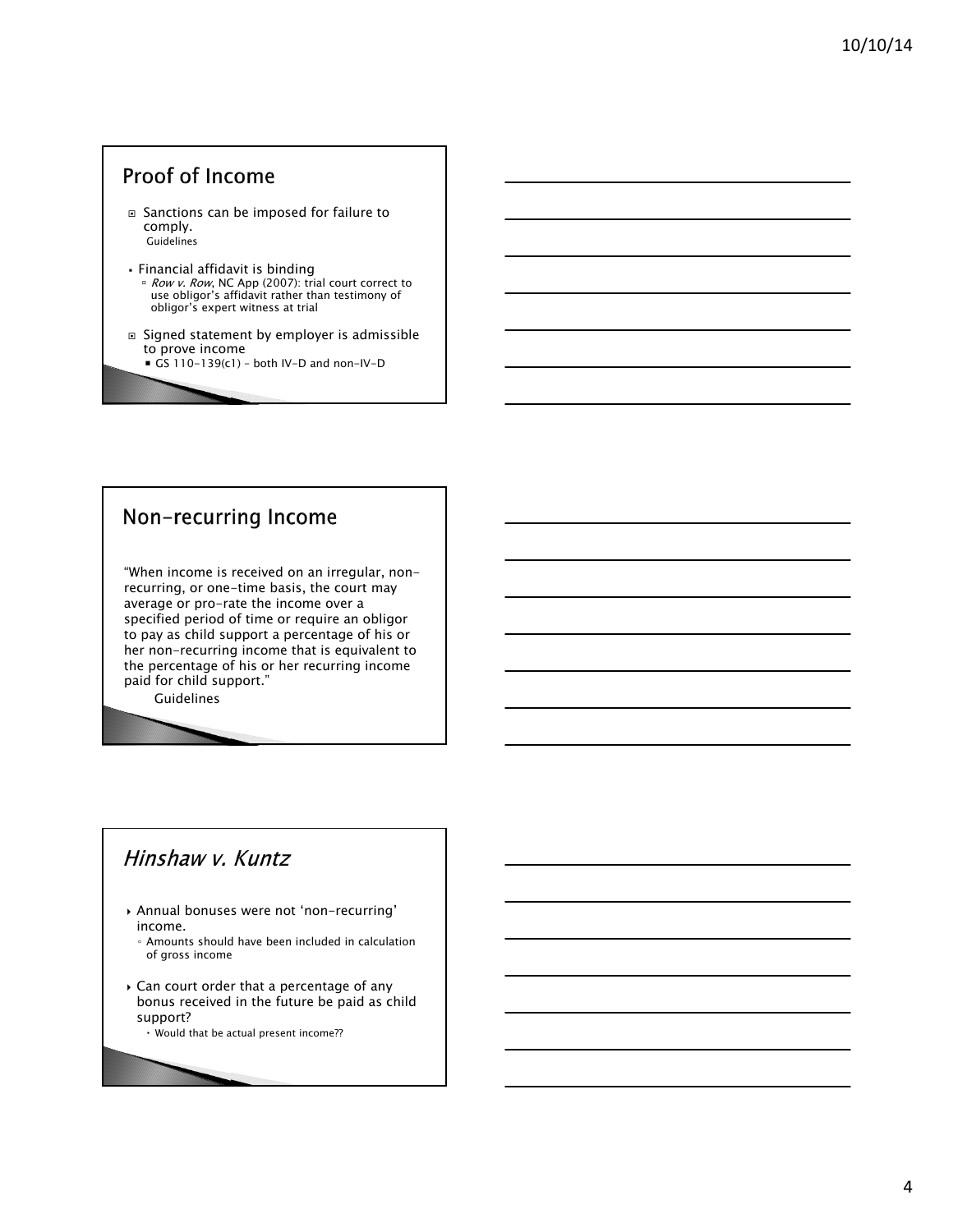#### **Retroactive Support**  Respess v. Respess, 754 SE2d 691 (2014) ◦ Must be based on actual expenditures ◦ Conference of Chief Judges cannot change case law S.L. 2014-77 Conference of Chief Judges can prescribe guidelines for prospective and retroactive support After Jan. 1, 2014 – use either actual expenditures or guidelines

## **Retroactive Support**

- Unless based on guidelines, retroactive support is based on obligor's fair share of actual expenses incurred before child support action filed.
	- Findings must include date expense was incurred
	- Need both obligor and custodial parent's ability to pay at the time the expense was incurred
	- Obligor has no responsibility for pre-birth expenses except medical per GS 49-15. Loosvelt v. Brown

#### **High Income Cases**

- Base support on standard in GS 50-13.4 ◦ Needs of children and ability of parents to pay
- Support is not based on actual present expenses of children
	- "Children of wealthy parents are entitled to … advantages… What amount is reasonable for a child's support is to be determined with reference to the special circumstances of the particular parties."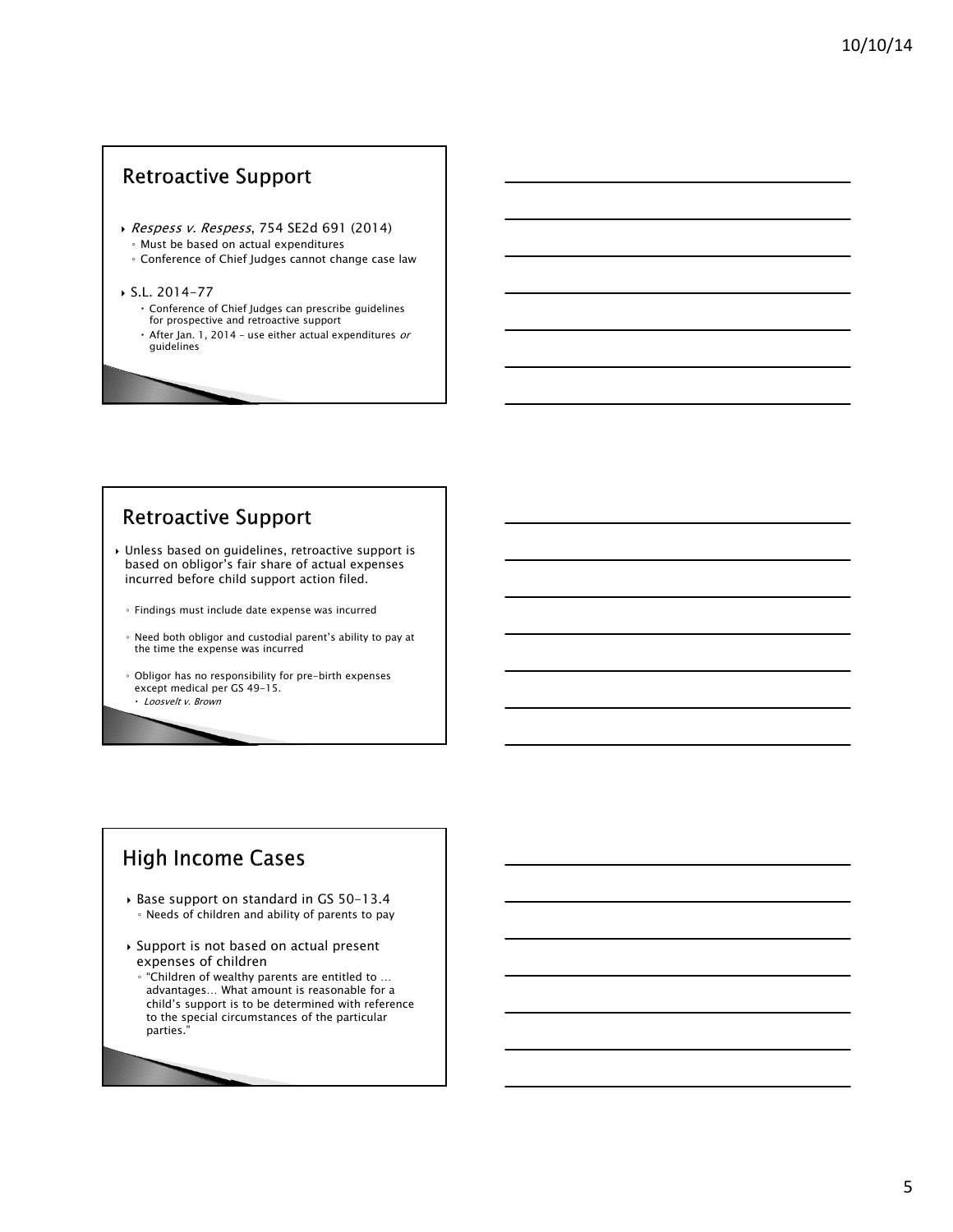## **High Income Case**

- Standard for retroactive support?
	- Both prospective and retroactive support must be based on the standard found in GS 50-13.4. • Zurosky v. Shaffer

## **Attorney Fees**

- No need to find obligor refused to pay adequate support before action was filed when action is for *both* custody and support ◦ Loosvelt v. Brown
- No need to find party ordered to pay fees has the ability to pay the amount ordered
	- Loosvelt v. Brown
	- Respess v. Respess

#### **Allocation of Tax Exemption**

 Need to change allocation made in original order was a substantial change in circumstances sufficient to allow modification ◦ Laws v. Laws, unpublished opinion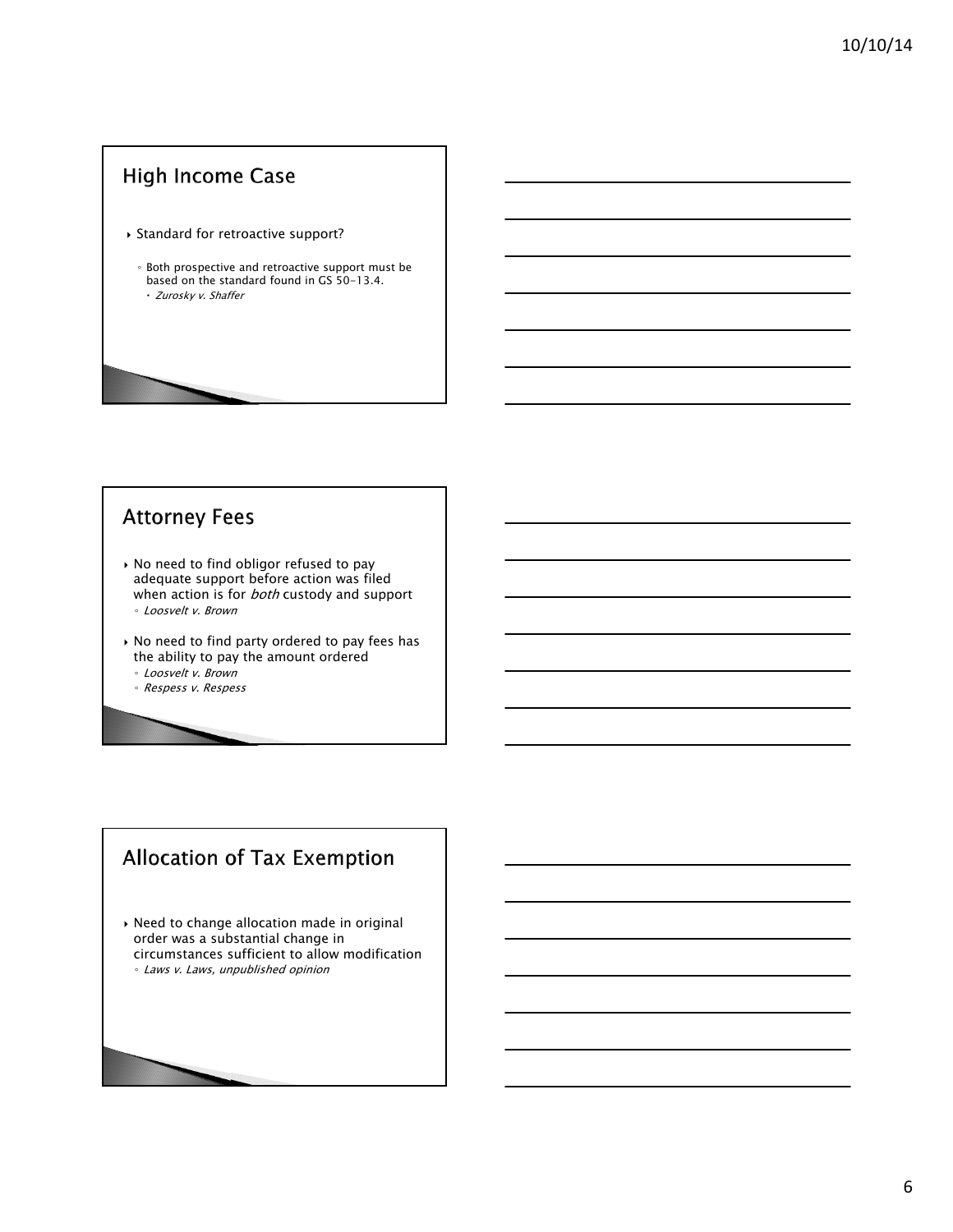#### **Temporary or Permanent Order**

- $\,\blacktriangleright\,$  Rule that a custody order is temporary if entered with prejudice, includes clear reconvening time, or leaves issues unresolved "logically applies to child support orders as well.' ◦ Sarno v. Sarno
- Determine whether child support order is temporary or permanent by determining the "intent of the trial judge." ◦ Gray v. Peele

## **Temporary or Permanent Order**

- Final support orders were interlocutory orders that could not be appealed because custody issues remained pending in trial court
	- Sarno v. Sarno
	- Gray v. Peele

#### **Location of Child**

- Most support orders must include address of custodial parent and child
	- No address required if obligor has committed DV and court has determined notice to obligor is inappropriate
	- Custodial parent no longer required to keep obligor informed of child's address
	- $\cdot$  S.L. 2014-115, s. 44.5
	- Effective August 11, 2014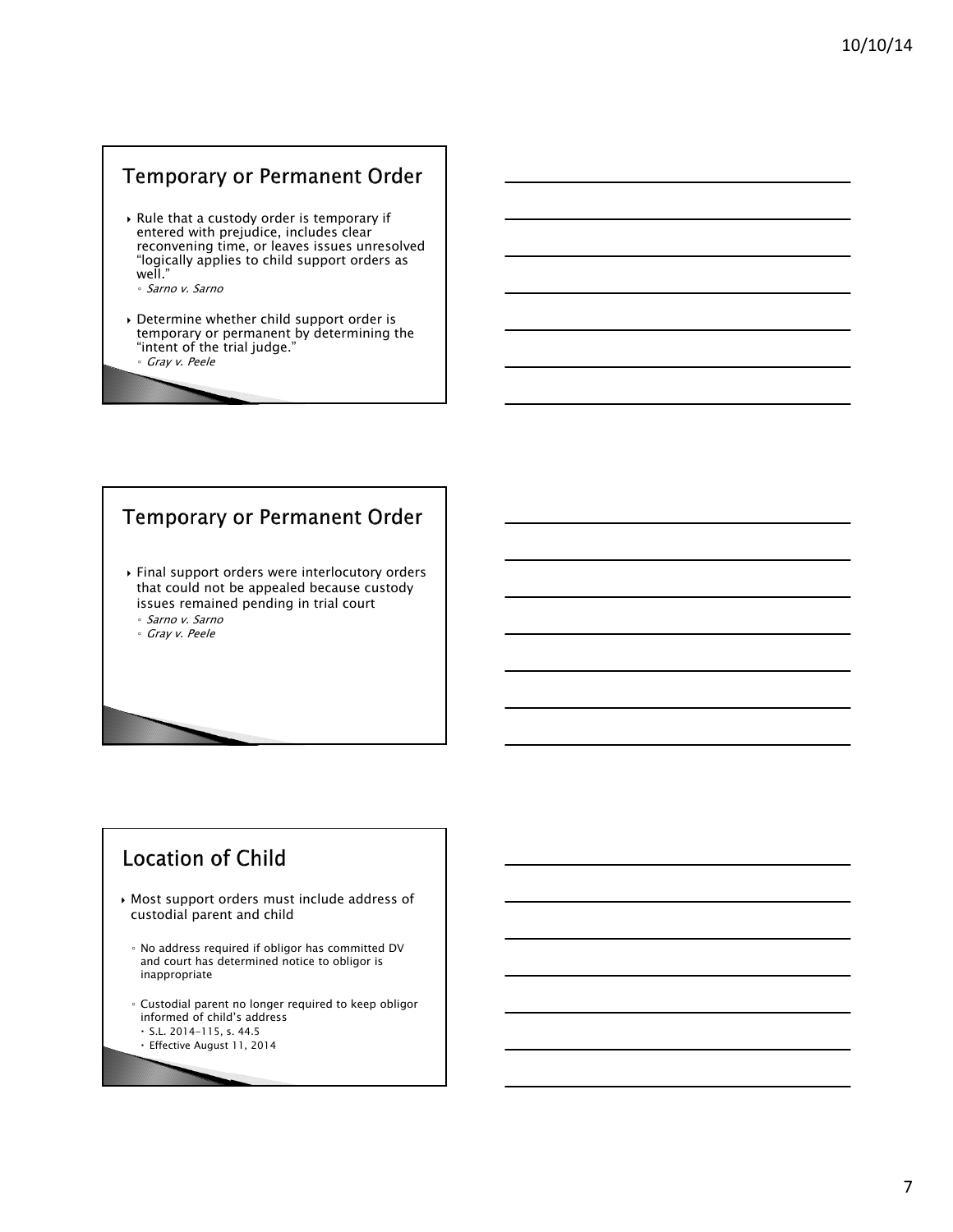#### **Judgments for Arrears**

Pulley v. Frazier, 751 SE2d 621 (2013)

- GS 50-13.4 authorizes judgments on arrears which include an order for periodic payments
- Judgments can be enforced for 10 years following entry
- Judgments cannot be 'renewed' but a party can file independent action seeking a new judgment based on the old judgment
- The new judgment for arrears also can include order for periodic payments

#### Questioning a Pro Se litigant

- $\rightarrow$  *Evidence Rule 611* gives trial judge the authority to question a witness to gather information necessary to resolve the case
- Questioning should be focused to procure only the information needed to decide the issues before the court
- Rettig v. Rettig, unpublished opinion 753 SE2d 740 (2013)

## GS 50-13.13

- Relief from child support order based on proof that obligor is not father of the child
- $\rightarrow$  Motion must be filed within a year of date moving party knows or should know he is not father
- Motion must allege requirements of GS 50-13.13(b)
- Court must find 'good cause to believe' moving party is not the father *before* ordering genetic testing ◦ Ijames &Yoes v. Sutton, unpublished, 753 SE2d 397 (2013)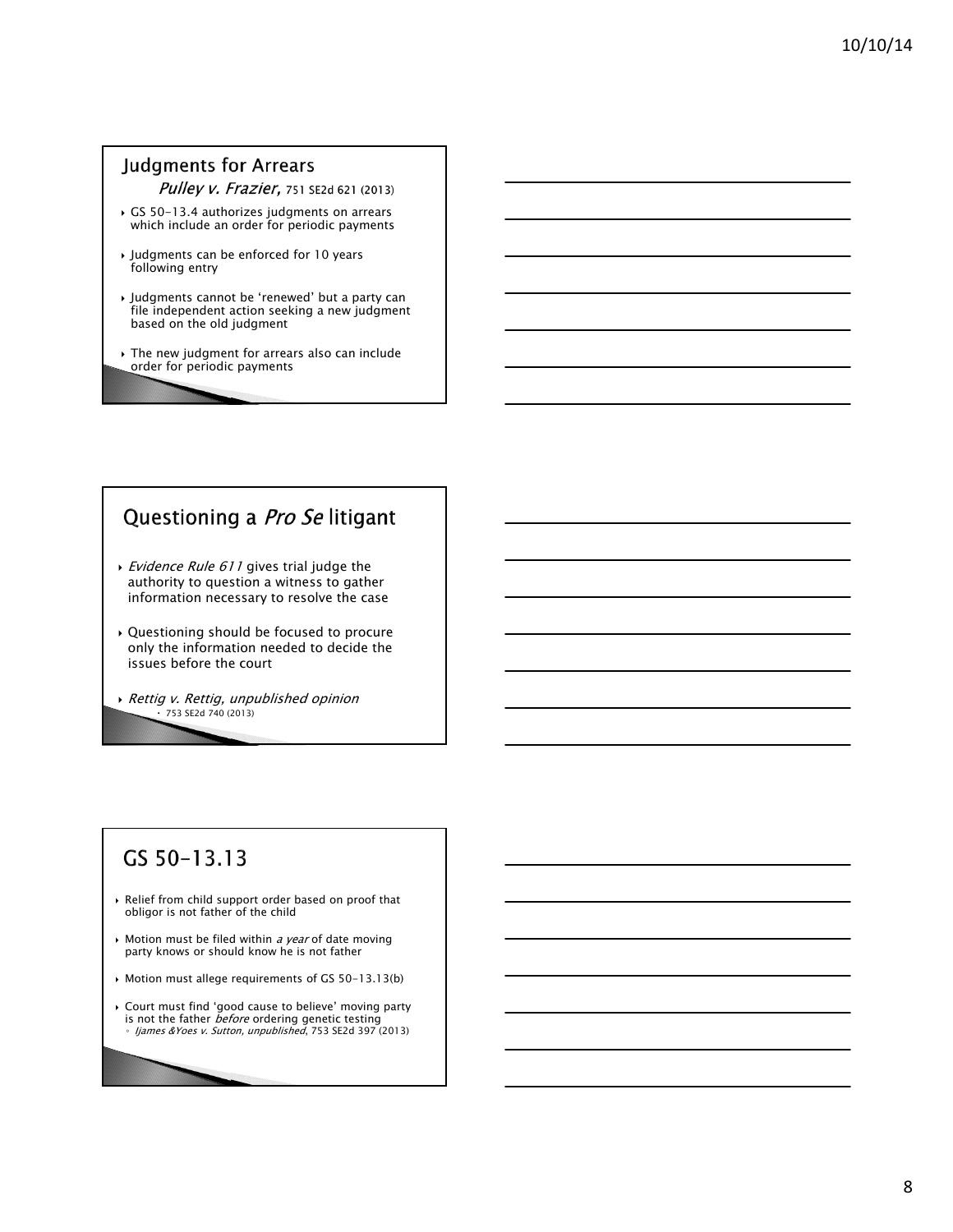## Orders from other states.....

- Defenses to registration are limited to those set out in GS 52C-6-607 ◦ Kendall, 752 SE2d 764 (2014)
- Once an order is registered, all provisions in the order – even those unrelated to the support obligation - can be enforced in this State
	- Moore v. Marshall, 757 SE2d 319 (2014)



## **Statute of Limitations**

- Actions seeking to set aside agreement:
	- 3 year statute applies to actions in tort
	- 10 year statute applies to actions in contract when contract is a sealed instrument Crogan v. Crogan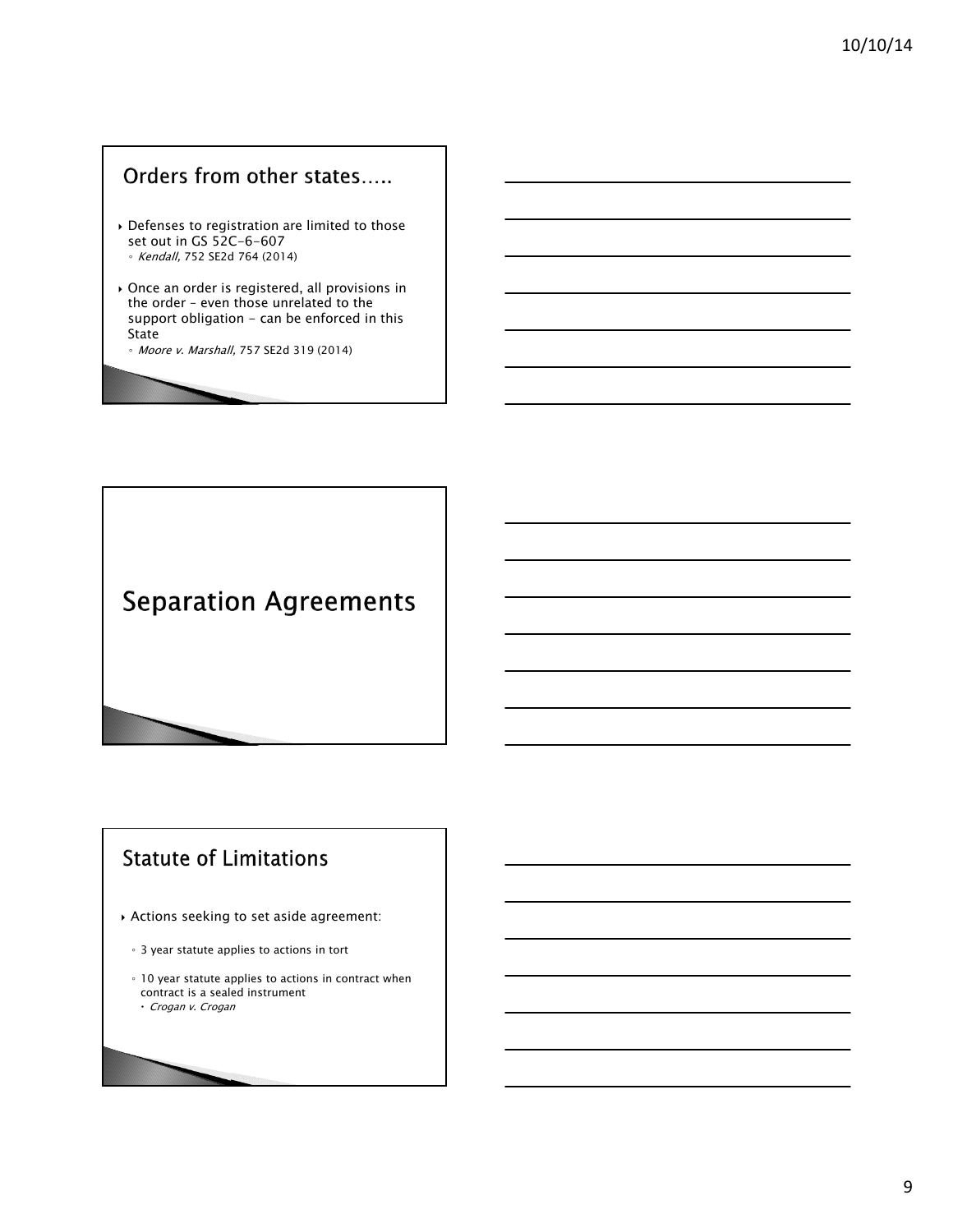

#### Parsons, 752 SE2d 530 (2013)

- Financial affidavits are evidence
- In determining reasonable needs, court can consider expenses likely to arise in the future ◦ Evidence of future house maintenance expenses was not "too speculative"

## **Marital Misconduct**

- Indignities
	- Requires pattern of conduct; isolated incidence is insufficient
	- Must spouse seeking to prove indignities prove lack of provocation????????
	- $\cdot$  Dechkovskaia, 754 SE2d 831 (2014)